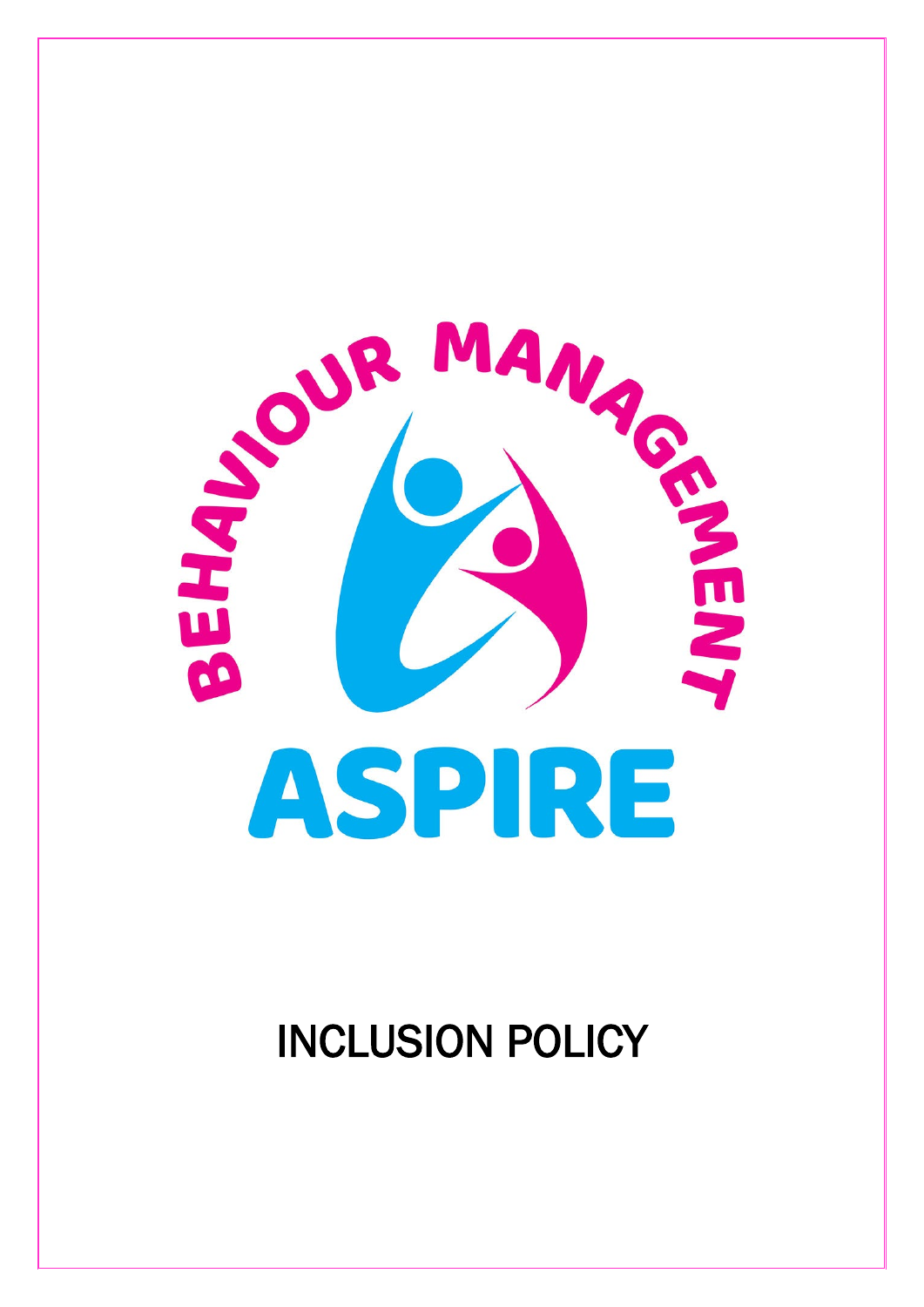# INCLUSION POLICY



As a nurture setting, we ensure that all children, staff, parents and visitors are treated fairly and equally. All children have equal rights to access all areas of the curriculum, regardless of race, gender and disability. The Directors and all staff endeavour to provide the appropriate provision for this to occur.

## **Policy statement**

- **a.** In accordance with our Admissions Policy and nurture group values and The Aspire Hub ethos we pledge:
	- To respect the equal human rights of all our children
	- To educate them about equality
	- To respect the equal rights of our staff and other members of The Aspire Hub community
- **b.** We will assess our current policies and practices implementing all necessary resulting actions in relation to:
	- Age
	- Disability
	- Gender reassignment
	- Marriage & Civil Partnership
	- Pregnancy & Maternity
	- Race
	- Religion or belief
	- Sex
	- Sexual Orientation
- **c.** We will promote community cohesion In the Aspire Hub, local, national, and global levels, comparing our Hubs community to its local and national context and implementing all necessary actions in relation to:
	- Ethnicity
	- Religion or belief
	- Socio-economic background

## **Statutory requirements**

The equality objectives in Section 10 below address our duties under current equality legislation, up to and including the Equality Act 2010. The access plan in Section 11 below addresses our duty under the Special Educational Needs and Disability Act (SENDA) 2001. The community cohesion plan in Section 12 below addresses our duty under the Education and Inspections Act 2006.

## **Community cohesion**

The Aspire Hub takes children from a range of backgrounds. We pride ourselves on being an inclusive setting. We value each individual, their uniqueness and the contribution they can make to our Setting and local community. We provide a safe, caring, enjoyable and challenging environment. Whilst in our care The Aspire Hub takes its responsibility for educating children to live and work in a country which is diverse in terms of cultures, religions or beliefs, ethnicities and social backgrounds, very seriously. The social context of the area indicates that we are in a disadvantaged and deprived area. The proportion of children known to be eligible for free school meals is well above average. The proportion of disabled children and those with special educational needs is in line with national averages.

We believe that every child has equal worth, standing and opportunity, regardless of race, gender, creed and ability, whether they have physical, sensory, emotional, behavioural, specific or general needs. We are committed to community cohesion in our local area and support families and community projects. We respect the faith, religious beliefs and practice of all staff, Children and families and those in our wider community and comply with reasonable requests relating to religious observance and practice.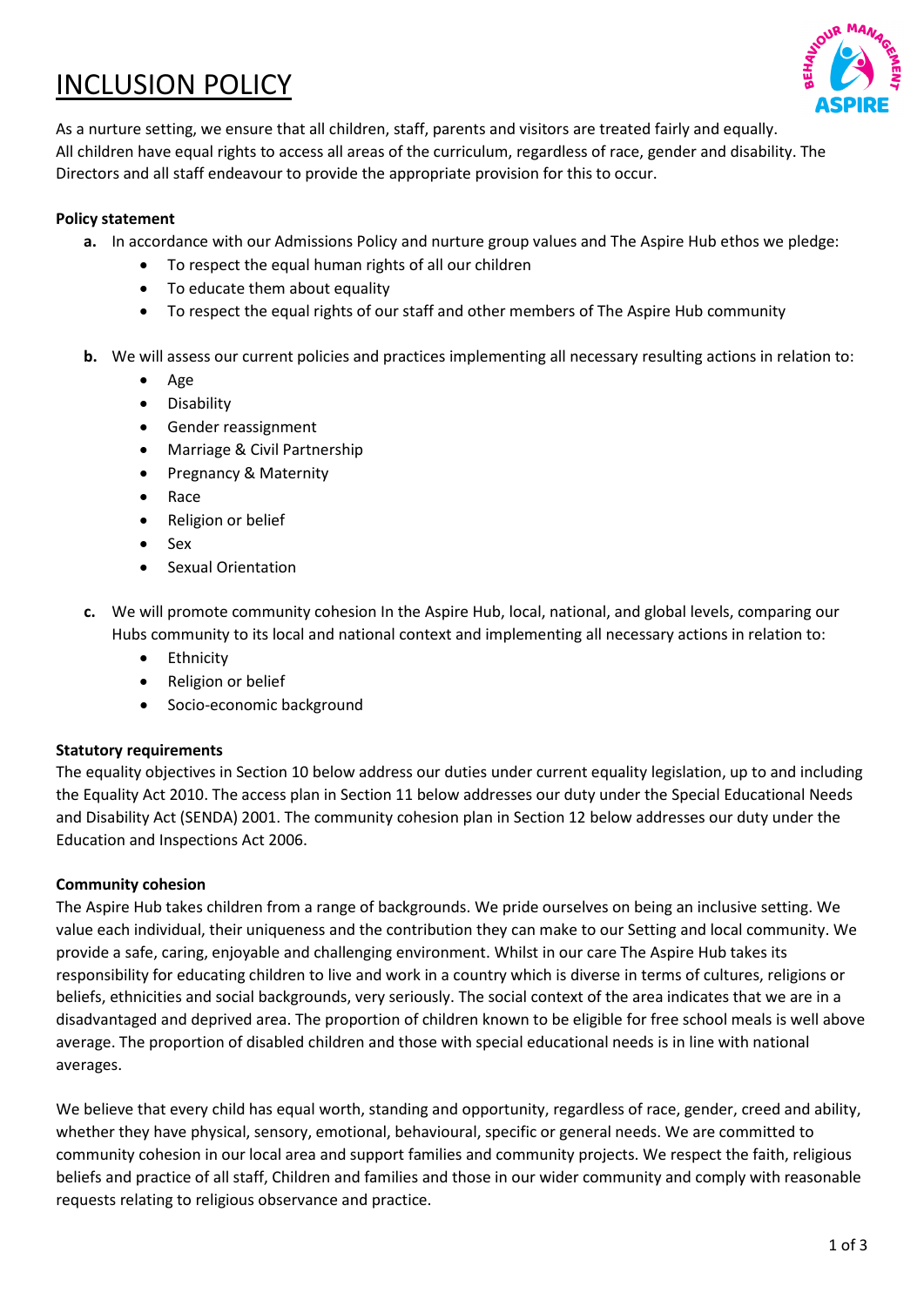

#### **Responsibilities**

One named Director Mrs Bullock, takes the lead, but the Directors as a whole are responsible for:

- Drawing up, publishing and implementing The Aspire Hub's equality objectives
- Making sure The Aspire Hub complies with the relevant equality legislation
- Making sure The Aspire Hub's Equality Scheme and its procedures are followed

The Room Leaders are responsible for:

- Making sure steps are taken to address The Aspire Hub's stated equality objectives
- Making sure the equality, access and community cohesion plans are readily available and that all parties, know about them
- Producing regular information for staff and Directors about the plans and how they are working
- Making sure all staff know their responsibilities and receive training and support in carrying these out
- Taking appropriate action in cases of harassment and discrimination, including prejudice-related incidents
- Enabling reasonable adjustments to be made, in relation to disability, concerning children, staff, parents/carers and visitors to The Aspire Hub.

All staff are responsible for:

- Promoting equality and community cohesion in their work
- Avoiding unlawful discrimination against anyone
- Fostering good relations between groups
- Dealing with prejudice-related incidents
- Being able to recognise and tackle bias and stereotyping
- Taking up training and learning opportunities

Mrs G Bullock and the Senior Leadership Team, are responsible overall for dealing with reports of prejudice-related incidents.

Visitors and contractors are responsible for following relevant setting policies.

#### **Staff development**

All staff are given equal opportunities to take part in staff training as and when required and have access to courses appropriate to their professional development and responsibilities as well as statutory requirements.

#### **Publication and review**

This equality scheme fulfils statutory requirements under the terms of legislation. As a public document, The Hub Directors publish it by making it available on request and by being available for viewing on the Aspire North West website.

#### **Reporting on progress and impact**

A report on progress with the actions listed below will be published by the Directors via e.g., website, prospectus, newsletter etc. at the end of each year. Evidence will also be kept of the impact of our actions to promote community cohesion, in respect of ethnicity, religion or belief and socio-economic background.

#### **How we conduct equality impact assessment**

As a service provider we carry out rigorous monitoring and analysis of all children and their progress every 6 weeks so the Room Leaders, the Childs School and other agencies can use the information to ensure the appropriate progress is made by all children regardless of race, disability, socio-economic background, belief or gender. Through analysis, the Room Leaders and staff are aware of any groups or individuals who are not making progress. Evidence of this process can be found in the Children's Files.